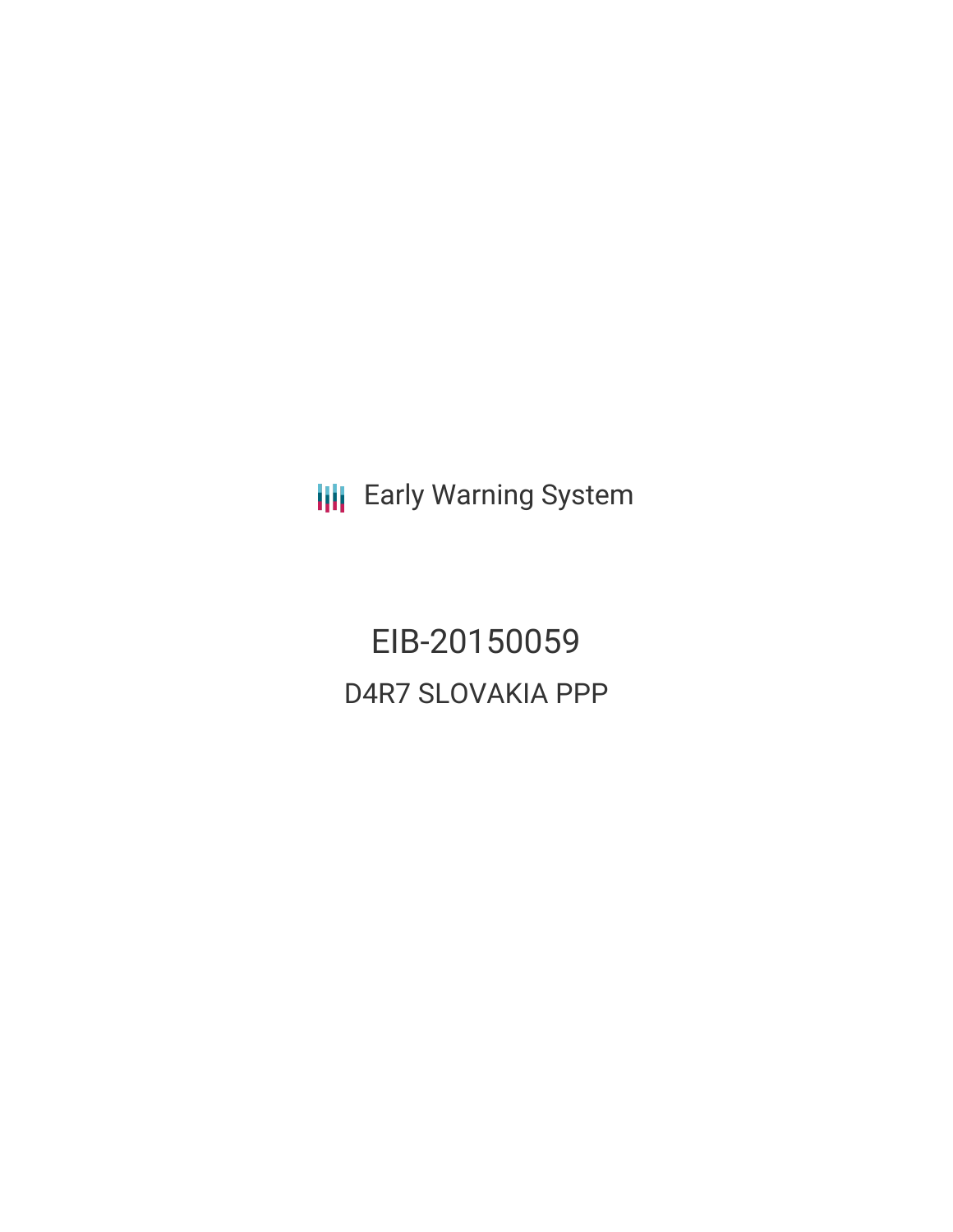## **Quick Facts**

| <b>Countries</b>               | Slovakia                           |
|--------------------------------|------------------------------------|
| <b>Financial Institutions</b>  | European Investment Bank (EIB)     |
| <b>Status</b>                  | Approved                           |
| <b>Bank Risk Rating</b>        | U                                  |
| <b>Borrower</b>                | PUBLIC ENTITY(IES) - Not disclosed |
| <b>Sectors</b>                 | Transport                          |
| <b>Investment Amount (USD)</b> | \$562.83 million                   |
| <b>Project Cost (USD)</b>      | \$1,492.96 million                 |
|                                |                                    |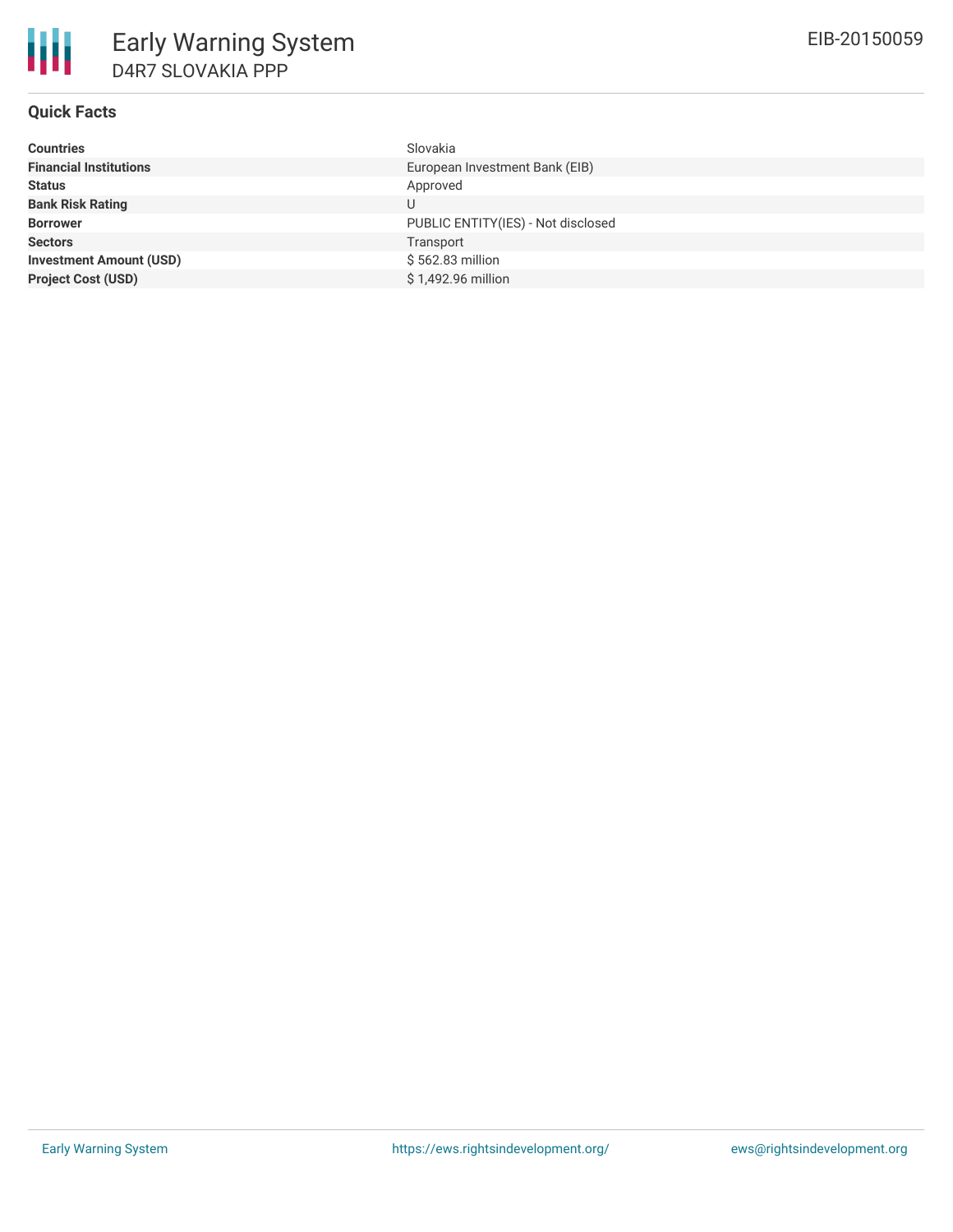

## **Project Description**

The EIB is financing the design, construction and financing of approximately 27 km of the D4 motorway around Bratislava, which will connect to the R7 expressway (outside the scope of EIB financing) and is to be procured as part of the D4R7 publicprivate partnership (PPP).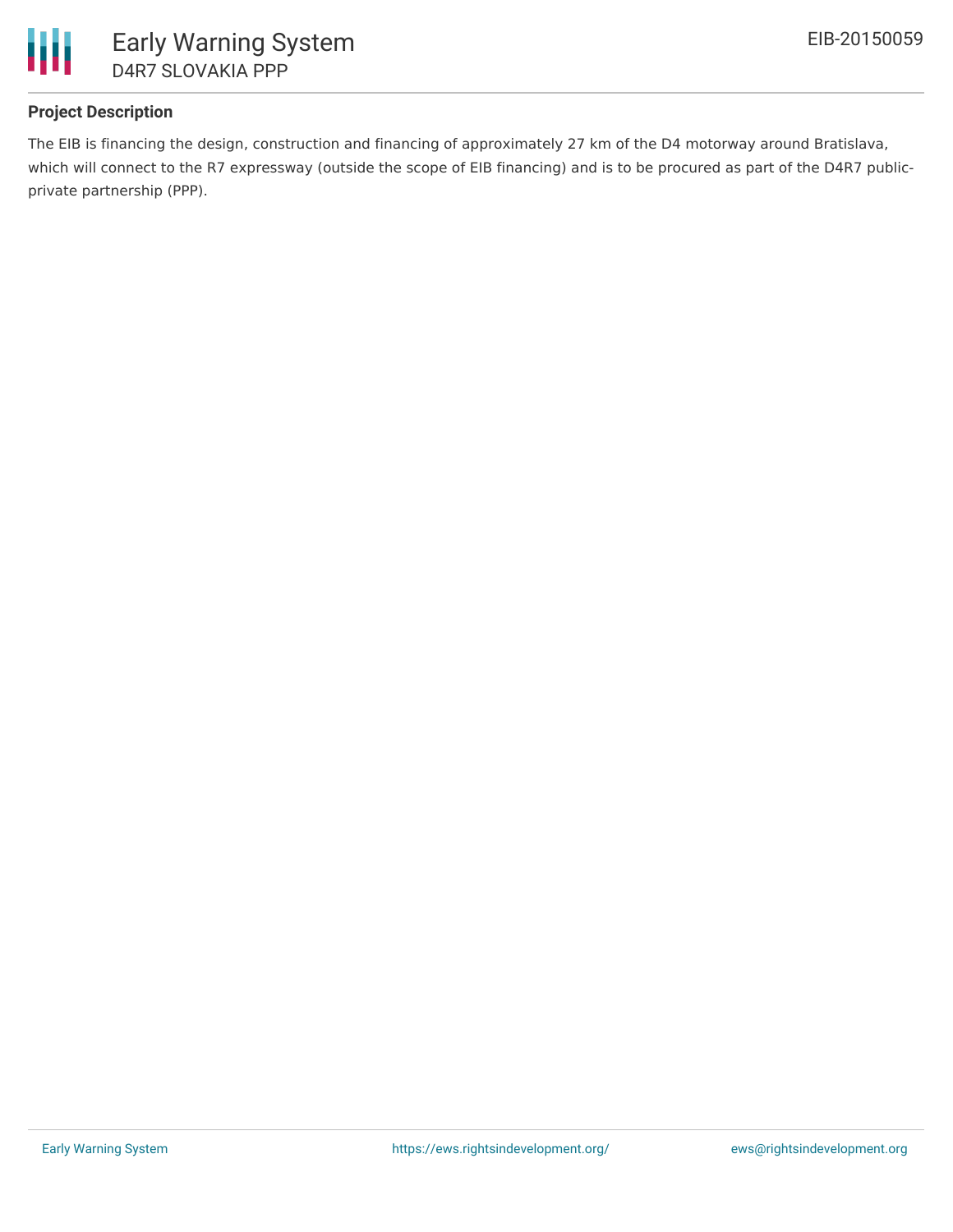#### **Investment Description**

European Investment Bank (EIB)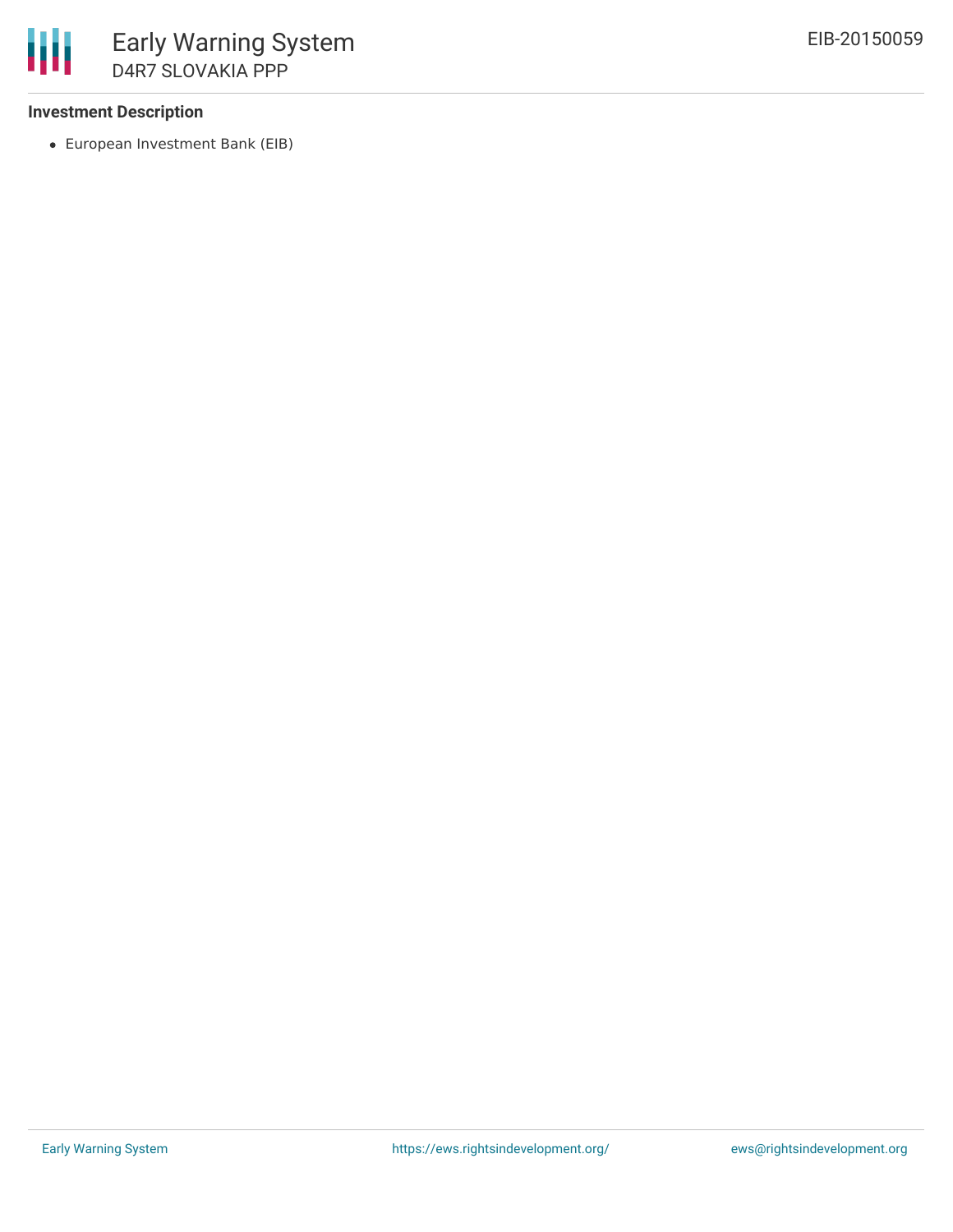# **Contact Information**

\*No project contacts available at the time of disclosure\*

## ACCOUNTABILITY MECHANISM OF EIB

The EIB Complaints Mechanism is designed to facilitate and handle complaints against the EIB by individuals, organizations or corporations affected by EIB activities. When exercising the right to lodge a complaint against the EIB, any member of the public has access to a two-tier procedure, one internal - the Complaints Mechanism Office - and one external - the European Ombudsman. A complaint can be lodged via a written communication addressed to the Secretary General of the EIB, via email to the dedicated email address complaints@eib.org, by completing the online complaint form available at the following address: http://www.eib.org/complaints/form, via fax or delivered directly to the EIB Complaints Mechanism Division, any EIB local representation office or any EIB staff. For further details, check:

http://www.eib.org/attachments/strategies/complaints\_mechanism\_policy\_en.pdf

When dissatisfied with a complaint to the EIB Complaints Mechanism, citizens can then turn towards the European Ombudsman. A memorandum of Understanding has been signed between the EIB and the European Ombudsman establishes that citizens (even outside of the EU if the Ombudsman finds their complaint justified) can turn towards the Ombudsman on issues related to 'maladministration' by the EIB. Note that before going to the Ombudsman, an attempt must be made to resolve the case by contacting the EIB. In addition, the complaint must be made within two years of the date when the facts on which your complaint is based became known to you. You can write to the Ombudsman in any of the languages of the European Union. Additional details, including filing requirements and complaint forms, are available at: http://www.ombudsman.europa.eu/atyourservice/interactiveguide.faces